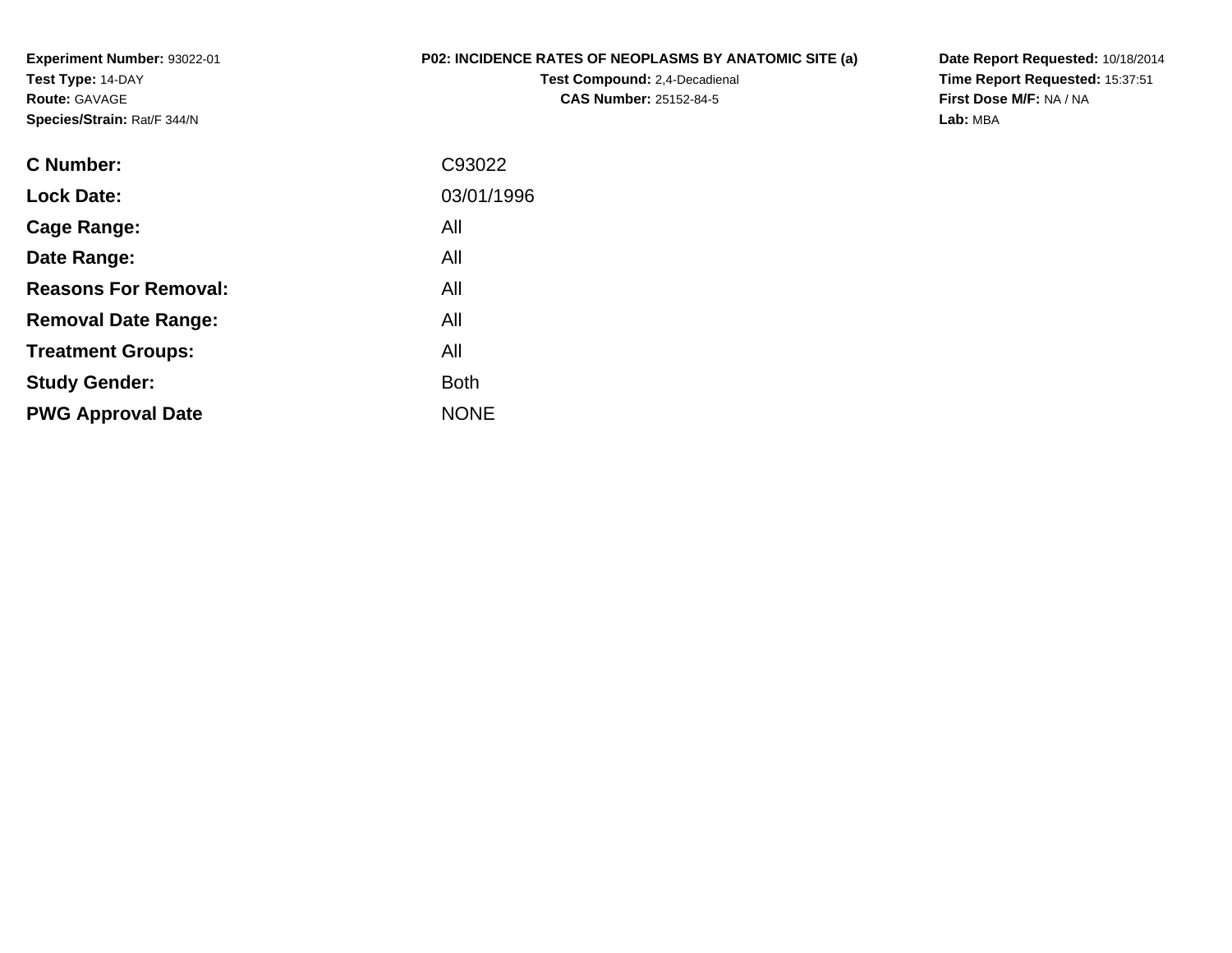| Test Type: 14-DAY                                                     |                      | Test Compound: 2,4-Decadienal | Time Report Requested: 15:37:51 |                   |                                     |                   |  |
|-----------------------------------------------------------------------|----------------------|-------------------------------|---------------------------------|-------------------|-------------------------------------|-------------------|--|
| Route: GAVAGE<br>Species/Strain: Rat/F 344/N                          |                      |                               | <b>CAS Number: 25152-84-5</b>   |                   | First Dose M/F: NA / NA<br>Lab: MBA |                   |  |
| F 344/N Rat MALE                                                      | <b>MG/KG</b><br>0.0  | <b>MG/KG</b><br>45.0          | 133.0 MG/KG                     | 400.0 MG/KG       | 1200.0 MG/KG                        | 3600.0 MG/KG      |  |
| <b>Disposition Summary</b>                                            |                      |                               |                                 |                   |                                     |                   |  |
| <b>Animals Initially In Study</b><br><b>Early Deaths</b>              | $5\phantom{.0}$      | ${\bf 5}$                     | $5\phantom{.0}$                 | $5\phantom{.0}$   | 5                                   | $5\phantom{.0}$   |  |
| <b>Moribund Sacrifice</b><br><b>Natural Death</b><br><b>Survivors</b> |                      |                               |                                 |                   |                                     | 1<br>4            |  |
| <b>Terminal Sacrifice</b><br><b>Animals Examined Microscopically</b>  | $5\phantom{.0}$<br>5 | $5\phantom{1}$                | $5\phantom{.0}$                 | 5<br>5            | 5<br>5                              | $5\phantom{.0}$   |  |
| <b>ALIMENTARY SYSTEM</b>                                              |                      |                               |                                 |                   |                                     |                   |  |
| Liver<br>Stomach, Forestomach<br>Stomach, Glandular                   | (5)<br>(5)<br>(0)    | (0)<br>(0)<br>(0)             | (0)<br>(0)<br>(0)               | (0)<br>(5)<br>(0) | (5)<br>(5)<br>(0)                   | (5)<br>(5)<br>(1) |  |
| CARDIOVASCULAR SYSTEM<br>None                                         |                      |                               |                                 |                   |                                     |                   |  |
| <b>ENDOCRINE SYSTEM</b><br>None                                       |                      |                               |                                 |                   |                                     |                   |  |
| <b>GENERAL BODY SYSTEM</b><br>None                                    |                      |                               |                                 |                   |                                     |                   |  |
| <b>GENITAL SYSTEM</b><br>None                                         |                      |                               |                                 |                   |                                     |                   |  |
| <b>HEMATOPOIETIC SYSTEM</b><br>Thymus                                 | (0)                  | (0)                           | (0)                             | (0)               | (0)                                 | (1)               |  |
| <b>INTEGUMENTARY SYSTEM</b><br>Skin                                   | (0)                  | (0)                           | (0)                             | (0)               | (0)                                 | (1)               |  |

**P02: INCIDENCE RATES OF NEOPLASMS BY ANATOMIC SITE (a)**

**Date Report Requested:** 10/18/2014

a - Number of animals examined microscopically at site and number of animals with lesion

b - Primary tumors: all tumors except metastatic tumors

**Experiment Number:** 93022-01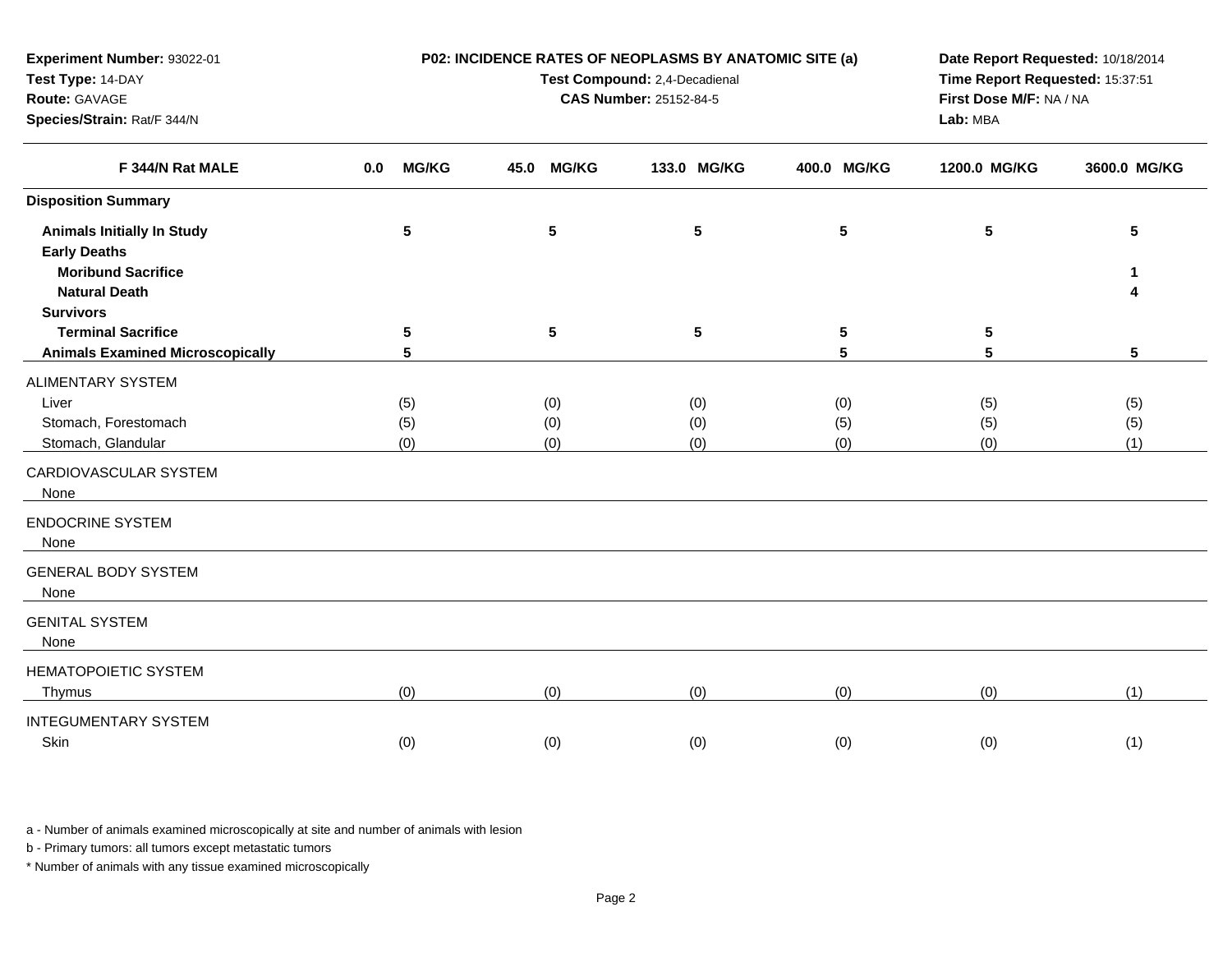| Experiment Number: 93022-01<br>Test Type: 14-DAY<br><b>Route: GAVAGE</b><br>Species/Strain: Rat/F 344/N | <b>P02: INCIDENCE RATES OF NEOPLASMS BY ANATOMIC SITE (a)</b><br>Test Compound: 2,4-Decadienal<br><b>CAS Number: 25152-84-5</b> |                      |             |             | Date Report Requested: 10/18/2014<br>Time Report Requested: 15:37:51<br>First Dose M/F: NA / NA<br>Lab: MBA |              |  |
|---------------------------------------------------------------------------------------------------------|---------------------------------------------------------------------------------------------------------------------------------|----------------------|-------------|-------------|-------------------------------------------------------------------------------------------------------------|--------------|--|
| F 344/N Rat MALE                                                                                        | <b>MG/KG</b><br>0.0                                                                                                             | <b>MG/KG</b><br>45.0 | 133.0 MG/KG | 400.0 MG/KG | 1200.0 MG/KG                                                                                                | 3600.0 MG/KG |  |
| MUSCULOSKELETAL SYSTEM<br>None                                                                          |                                                                                                                                 |                      |             |             |                                                                                                             |              |  |
| NERVOUS SYSTEM<br>None                                                                                  |                                                                                                                                 |                      |             |             |                                                                                                             |              |  |
| <b>RESPIRATORY SYSTEM</b><br>None                                                                       |                                                                                                                                 |                      |             |             |                                                                                                             |              |  |
| SPECIAL SENSES SYSTEM<br>None                                                                           |                                                                                                                                 |                      |             |             |                                                                                                             |              |  |
| URINARY SYSTEM<br>Kidney                                                                                | (5)                                                                                                                             | (0)                  | (0)         | (0)         | (5)                                                                                                         | (4)          |  |

a - Number of animals examined microscopically at site and number of animals with lesion

b - Primary tumors: all tumors except metastatic tumors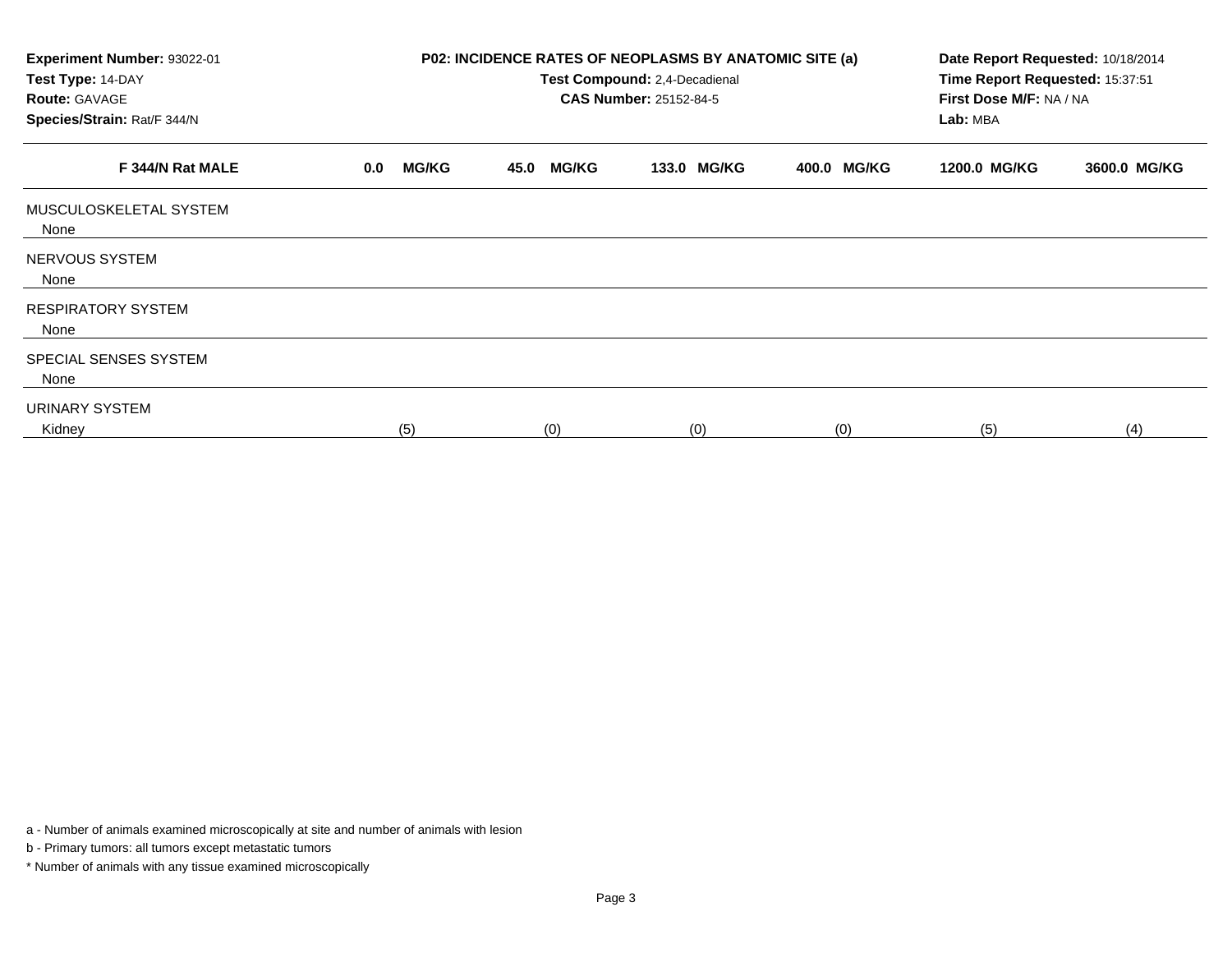| Experiment Number: 93022-01<br>Test Type: 14-DAY<br>Route: GAVAGE<br>Species/Strain: Rat/F 344/N | P02: INCIDENCE RATES OF NEOPLASMS BY ANATOMIC SITE (a)<br>Test Compound: 2,4-Decadienal<br><b>CAS Number: 25152-84-5</b> |              |      |              |       |              |  | Date Report Requested: 10/18/2014<br>Time Report Requested: 15:37:51<br>First Dose M/F: NA / NA<br>Lab: MBA |              |              |
|--------------------------------------------------------------------------------------------------|--------------------------------------------------------------------------------------------------------------------------|--------------|------|--------------|-------|--------------|--|-------------------------------------------------------------------------------------------------------------|--------------|--------------|
| F 344/N Rat MALE                                                                                 | 0.0                                                                                                                      | <b>MG/KG</b> | 45.0 | <b>MG/KG</b> | 133.0 | <b>MG/KG</b> |  | 400.0 MG/KG                                                                                                 | 1200.0 MG/KG | 3600.0 MG/KG |
| <b>Tumor Summary for MALE</b>                                                                    |                                                                                                                          |              |      |              |       |              |  |                                                                                                             |              |              |
| <b>Total Animals with Primary Neoplasms (b)</b><br><b>Total Primary Neoplasms</b>                |                                                                                                                          |              |      |              |       |              |  |                                                                                                             |              |              |
| <b>Total Animals with Benign Neoplasms</b><br><b>Total Benign Neoplasms</b>                      |                                                                                                                          |              |      |              |       |              |  |                                                                                                             |              |              |
| <b>Total Animals with Malignant Neoplasms</b><br><b>Total Malignant Neoplasms</b>                |                                                                                                                          |              |      |              |       |              |  |                                                                                                             |              |              |
| <b>Total Animals with Metastatic Neoplasms</b><br><b>Total Metastatic Neoplasms</b>              |                                                                                                                          |              |      |              |       |              |  |                                                                                                             |              |              |
| <b>Total Animals with Malignant Neoplasms</b><br><b>Uncertain Primary Site</b>                   |                                                                                                                          |              |      |              |       |              |  |                                                                                                             |              |              |
| Total Animals with Neoplasms Uncertain -<br><b>Benign or Malignant</b>                           |                                                                                                                          |              |      |              |       |              |  |                                                                                                             |              |              |
| <b>Total Uncertain Neoplasms</b>                                                                 |                                                                                                                          |              |      |              |       |              |  |                                                                                                             |              |              |

\*\*\*END OF MALE DATA\*\*\*

a - Number of animals examined microscopically at site and number of animals with lesion

b - Primary tumors: all tumors except metastatic tumors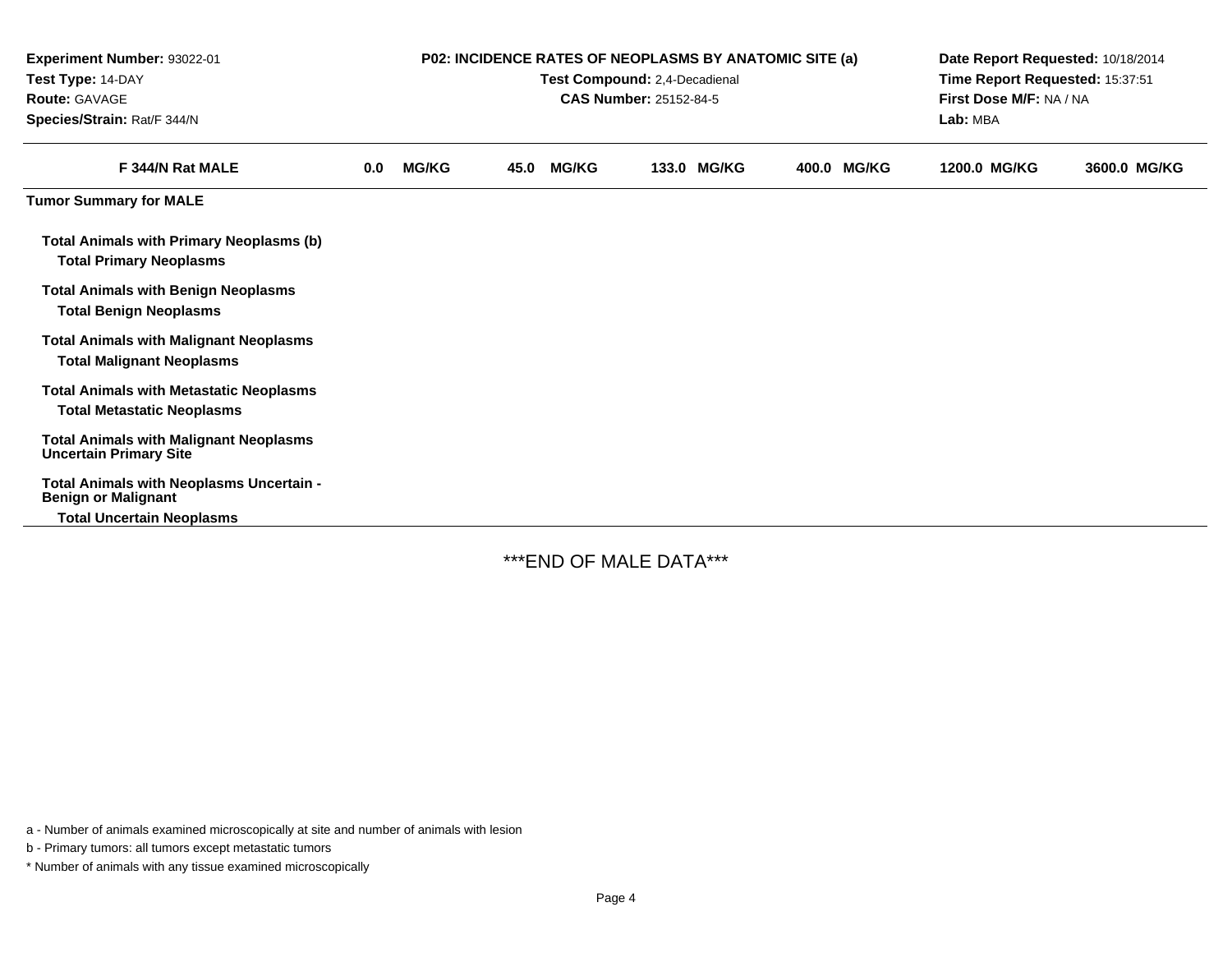| Test Type: 14-DAY                       |                     | Test Compound: 2,4-Decadienal | Time Report Requested: 15:37:51 |                                     |              |              |
|-----------------------------------------|---------------------|-------------------------------|---------------------------------|-------------------------------------|--------------|--------------|
| Route: GAVAGE                           |                     | <b>CAS Number: 25152-84-5</b> |                                 | First Dose M/F: NA / NA<br>Lab: MBA |              |              |
| Species/Strain: Rat/F 344/N             |                     |                               |                                 |                                     |              |              |
| F 344/N Rat FEMALE                      | <b>MG/KG</b><br>0.0 | <b>KG/KG</b><br>45.0          | 133.0 MG/KG                     | 400.0 MG/KG                         | 1200.0 MG/KG | 3600.0 MG/KG |
| <b>Disposition Summary</b>              |                     |                               |                                 |                                     |              |              |
| <b>Animals Initially In Study</b>       | 5                   | 5                             | 5                               | 5                                   | 5            | 5            |
| <b>Early Deaths</b>                     |                     |                               |                                 |                                     |              |              |
| <b>Natural Death</b>                    |                     |                               | 1                               |                                     |              | 5            |
| <b>Survivors</b>                        |                     |                               |                                 |                                     |              |              |
| <b>Terminal Sacrifice</b>               | 5                   | ${\bf 5}$                     | 4                               | 5                                   | 5            |              |
| <b>Animals Examined Microscopically</b> | 5                   |                               |                                 | $5\phantom{1}$                      | 5            | 5            |
| <b>ALIMENTARY SYSTEM</b>                |                     |                               |                                 |                                     |              |              |
| Liver                                   | (5)                 | (0)                           | (0)                             | (0)                                 | (5)          | (5)          |
| Stomach, Forestomach                    | (5)                 | (0)                           | (0)                             | (5)                                 | (5)          | (5)          |
| CARDIOVASCULAR SYSTEM<br>None           |                     |                               |                                 |                                     |              |              |
| <b>ENDOCRINE SYSTEM</b><br>None         |                     |                               |                                 |                                     |              |              |
| <b>GENERAL BODY SYSTEM</b><br>None      |                     |                               |                                 |                                     |              |              |
| <b>GENITAL SYSTEM</b><br>None           |                     |                               |                                 |                                     |              |              |
| <b>HEMATOPOIETIC SYSTEM</b>             |                     |                               |                                 |                                     |              |              |
| Thymus                                  | (0)                 | (0)                           | (0)                             | (0)                                 | (0)          | (3)          |
| <b>INTEGUMENTARY SYSTEM</b>             |                     |                               |                                 |                                     |              |              |

**P02: INCIDENCE RATES OF NEOPLASMS BY ANATOMIC SITE (a)**

**Date Report Requested:** 10/18/2014

MUSCULOSKELETAL SYSTEM

**Experiment Number:** 93022-01

None

**Skin** 

a - Number of animals examined microscopically at site and number of animals with lesion

b - Primary tumors: all tumors except metastatic tumors

\* Number of animals with any tissue examined microscopically

n (0) (0) (0) (0) (0) (0) (0) (0) (0) (2)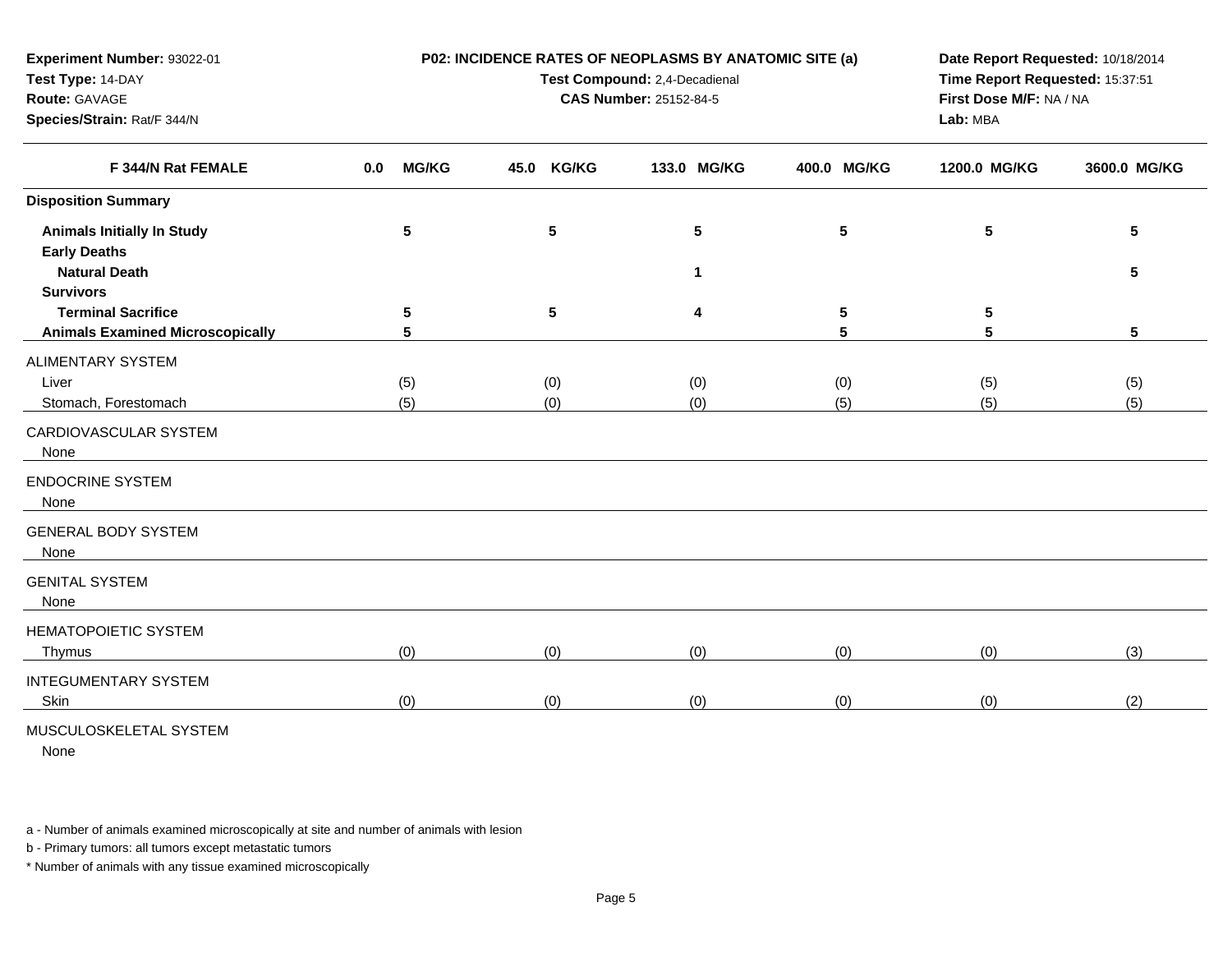| Experiment Number: 93022-01<br>Test Type: 14-DAY<br><b>Route: GAVAGE</b><br>Species/Strain: Rat/F 344/N |                     |                      | P02: INCIDENCE RATES OF NEOPLASMS BY ANATOMIC SITE (a)<br>Test Compound: 2,4-Decadienal<br><b>CAS Number: 25152-84-5</b> | Date Report Requested: 10/18/2014<br>Time Report Requested: 15:37:51<br>First Dose M/F: NA / NA<br>Lab: MBA |              |              |
|---------------------------------------------------------------------------------------------------------|---------------------|----------------------|--------------------------------------------------------------------------------------------------------------------------|-------------------------------------------------------------------------------------------------------------|--------------|--------------|
| F 344/N Rat FEMALE                                                                                      | <b>MG/KG</b><br>0.0 | <b>KG/KG</b><br>45.0 | 133.0 MG/KG                                                                                                              | 400.0 MG/KG                                                                                                 | 1200.0 MG/KG | 3600.0 MG/KG |
| NERVOUS SYSTEM<br>None                                                                                  |                     |                      |                                                                                                                          |                                                                                                             |              |              |
| <b>RESPIRATORY SYSTEM</b><br>None                                                                       |                     |                      |                                                                                                                          |                                                                                                             |              |              |
| SPECIAL SENSES SYSTEM<br>None                                                                           |                     |                      |                                                                                                                          |                                                                                                             |              |              |
| URINARY SYSTEM<br>Kidney                                                                                | (5)                 | (0)                  | (0)                                                                                                                      | (0)                                                                                                         | (5)          | (4)          |

a - Number of animals examined microscopically at site and number of animals with lesion

b - Primary tumors: all tumors except metastatic tumors